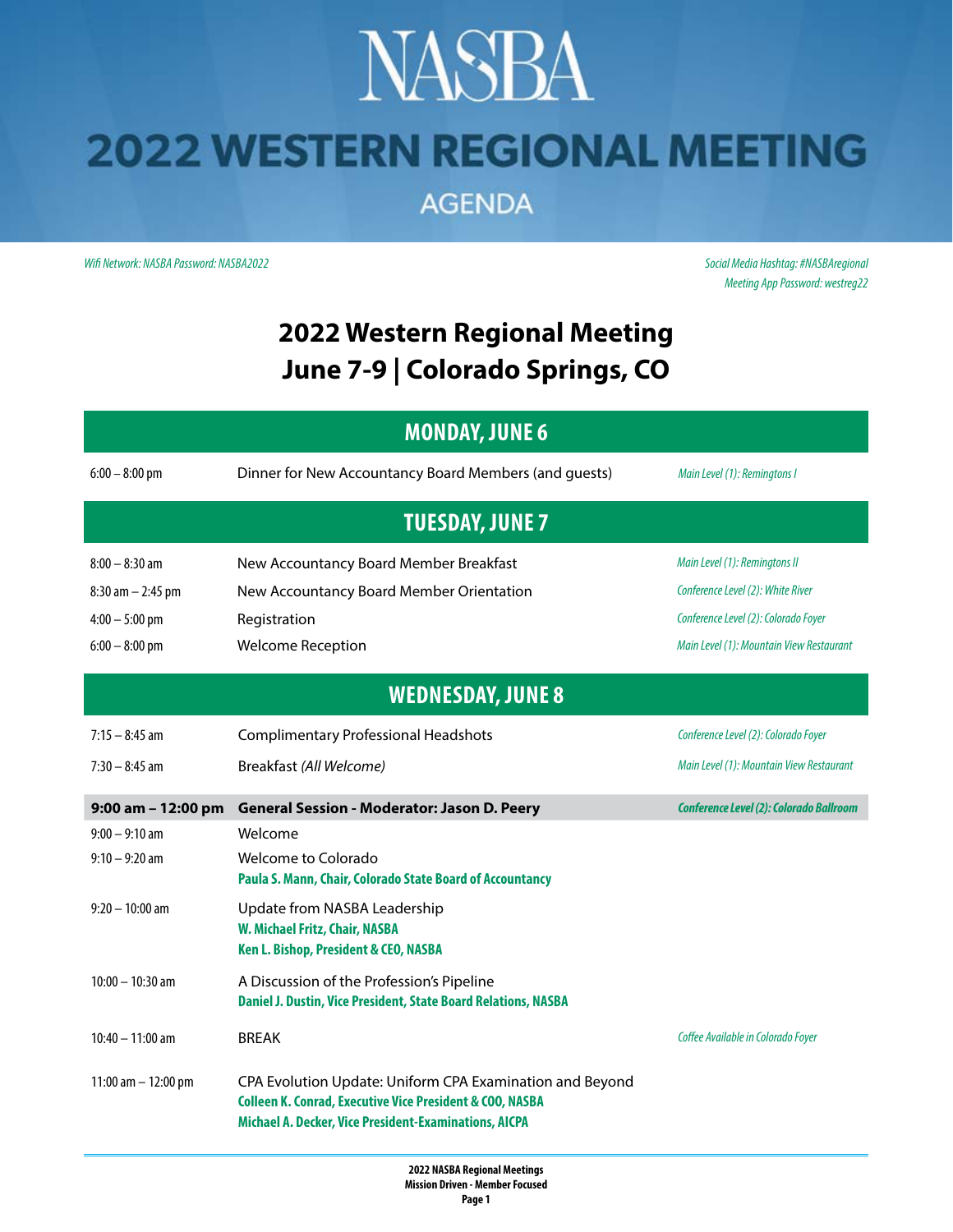# **NASBA**

### **2022 WESTERN REGIONAL MEETING**

**AGENDA** 

*Wifi Network: NASBA Password: NASBA2022 Social Media Hashtag: #NASBAregional*

*Meeting App Password: westreg22*

| <b>WEDNESDAY, JUNE 8 (continued)</b> |                                                                                                                                                                                                                                                                                                                                                                                                                                                                                                                                                                        |                                                                                                                                                    |  |  |
|--------------------------------------|------------------------------------------------------------------------------------------------------------------------------------------------------------------------------------------------------------------------------------------------------------------------------------------------------------------------------------------------------------------------------------------------------------------------------------------------------------------------------------------------------------------------------------------------------------------------|----------------------------------------------------------------------------------------------------------------------------------------------------|--|--|
| $12:00 - 12:30$ pm                   | Navigating Anti-Regulation and Criminal Conviction Legislation<br>John W. Johnson, Director, Legislative and Governmental Affairs, NASBA                                                                                                                                                                                                                                                                                                                                                                                                                               | Conference Level (2): Colorado Ballroom                                                                                                            |  |  |
| $12:30 - 1:30$ pm                    | <b>LUNCH</b>                                                                                                                                                                                                                                                                                                                                                                                                                                                                                                                                                           | Main Level (1): Mountain View Restaurant                                                                                                           |  |  |
| $1:30 - 3:30$ pm                     | Meet with Your Region<br>Central: Michael Schmitz - Central Regional Director<br><b>Mountain: Jason D. Peery – Mountain Regional Director</b><br>Pacific: Nancy Corrigan - Pacific Regional Director<br>Southwest: Lynn V. Hutchinson - Southwest Regional Director<br>(Participation limited to Board of Accountancy members, staff and former Board of<br>Accountancy members. Each Region will meet in a separate room with the Regional Director<br>leading the discussion. Election of Nominating Committee Representatives in Central and<br>Southwest Regions.) | Conference Level (2): White River II<br>Courtyard Level (3): Cheyenne I<br>Courtyard Level (3): Cheyenne II<br>Conference Level (2): White River I |  |  |
| $1:30 - 2:30$ pm                     | Seminar for Other Attendees: Advancing ARPL's Message<br>Moderator: John W. Johnson, Director, Legislative and Governmental Affairs, NASBA                                                                                                                                                                                                                                                                                                                                                                                                                             | Main Level (1): Remingtons I                                                                                                                       |  |  |
| $3:30 \text{ pm}$                    | <b>RECESS</b>                                                                                                                                                                                                                                                                                                                                                                                                                                                                                                                                                          |                                                                                                                                                    |  |  |
| 4:00 pm                              | Call to Leadership Reception                                                                                                                                                                                                                                                                                                                                                                                                                                                                                                                                           | Conference Level (2): Grand Rivers Terrace                                                                                                         |  |  |

|  | <b>THURSDAY, JUNE 9</b> |
|--|-------------------------|
|  |                         |

| $7:45 - 9:00$ am      | Professional Headshots Available                                                                                           | Conference Level (2): Colorado Foyer     |
|-----------------------|----------------------------------------------------------------------------------------------------------------------------|------------------------------------------|
| $8:00 - 9:15$ am      | Board of Accountancy Presidents'/Chairs' Breakfast Meeting<br>Moderator: W. Michael Fritz, Chair, NASBA                    | Main Level (1): Remingtons I             |
| $8:00 - 9:15$ am      | Board of Accountancy Executive Directors' Breakfast Meeting<br><b>Moderator: Kent Absec, Executive Directors Committee</b> | Main Level (1): Remingtons II            |
| $8:00 - 9:15$ am      | Breakfast (All Welcome)                                                                                                    | Main Level (1): Mountain View Restaurant |
| $9:30$ am $-12:15$ pm | <b>General Session - Moderator: Nancy J. Corrigan</b>                                                                      | Conference Level (2): Colorado Ballroom  |
| $9:30 - 9:45$ am      | <b>Report from Regional Breakouts</b><br><b>Moderator: Lynn Hutchinson</b>                                                 |                                          |
|                       | <b>Panelists: Regional Directors</b>                                                                                       |                                          |
| $9:45 - 10:15$ am     | Legal Update<br><b>Elizabeth Wolfe, Regulatory Counsel, NASBA</b>                                                          |                                          |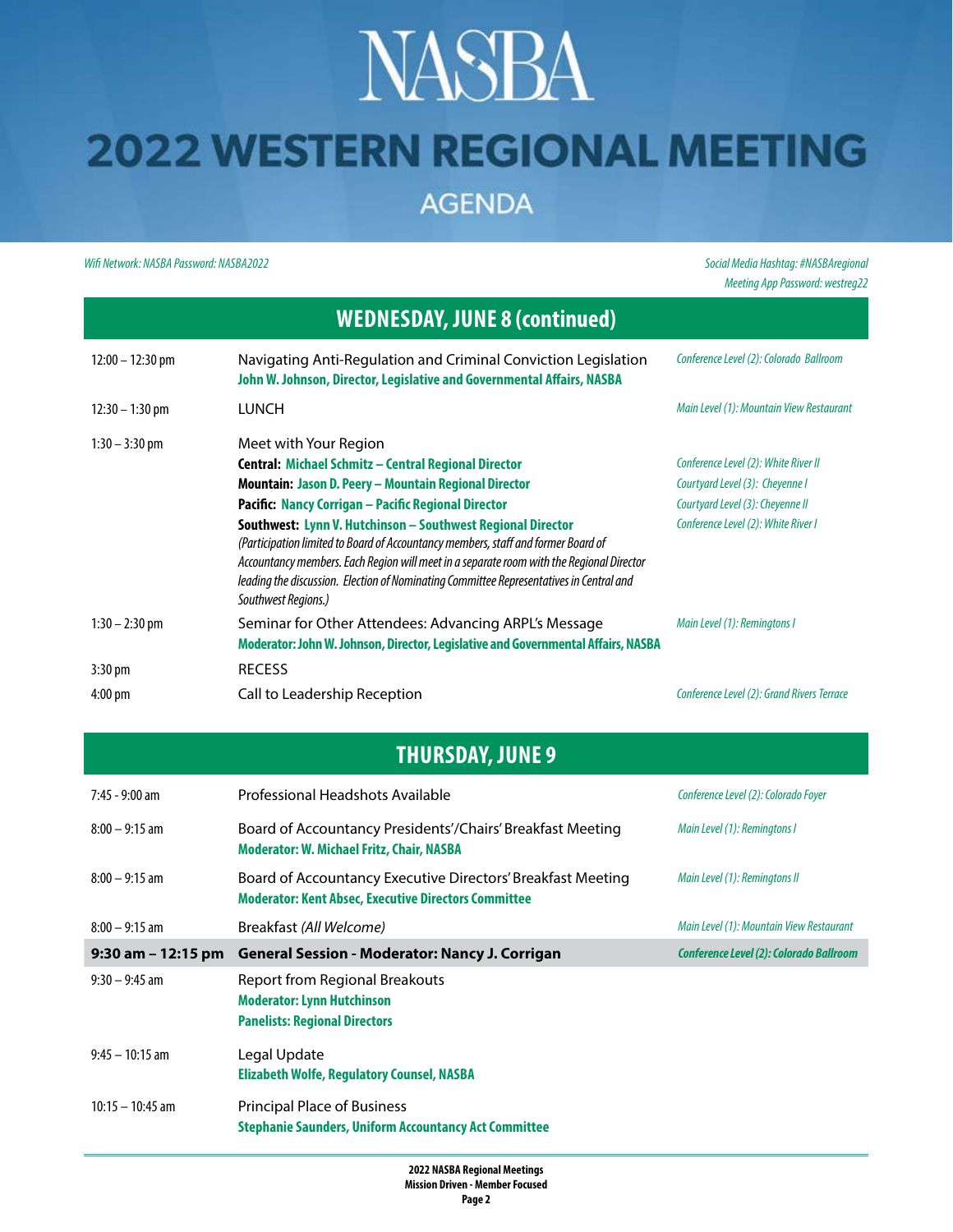## **NASBA**

#### **2022 WESTERN REGIONAL MEETING**

**AGENDA** 

*Wifi Network: NASBA Password: NASBA2022 Social Media Hashtag: #NASBAregional*

*Meeting App Password: westreg22*

| <b>THURSDAY, JUNE 9 (continued)</b> |                                                                                                                                                                                                             |                                          |  |  |
|-------------------------------------|-------------------------------------------------------------------------------------------------------------------------------------------------------------------------------------------------------------|------------------------------------------|--|--|
| $10:45 - 11:15$ am                  | <b>BREAK</b>                                                                                                                                                                                                | Coffee Available in Colorado Foyer       |  |  |
| $11:15 - 11:45$ am                  | Private Equity and Non-CPA Ownership of CPA Firms<br><b>Stephen Langowski, Regulatory Response Committee</b>                                                                                                |                                          |  |  |
| 11:45 am $-$ 12:15 pm               | <b>Committee Updates</b><br><b>Lynn Hutchinson, Enforcement Resources Committee</b><br><b>Jason Peery, Education Committee</b>                                                                              |                                          |  |  |
| $12:15 - 1:15$ pm                   | LUNCH (Meeting Attendees Only)                                                                                                                                                                              | Main Level (1): Mountain View Restaurant |  |  |
| $1:15 - 3:45$ pm                    | <b>General Session - Moderator: Lynn Hutchinson</b>                                                                                                                                                         | Conference Level (2): Colorado Ballroom  |  |  |
| $1:15 - 1:45$ pm                    | Strategic IT Project Updates & Trends in Cybersecurity<br><b>Cheryl Farrar, Chief Information Officer, NASBA</b>                                                                                            |                                          |  |  |
| $1:45 - 2:15$ pm                    | On the Horizon: ESG Reporting<br>Ami Beers, Senior Director - Assurance and Advisory Innovation, AICPA                                                                                                      |                                          |  |  |
| $2:15 - 2:45$ pm                    | Update on Diversity Initiatives<br><b>Alison Houck Andrew, Diversity Committee</b><br>Alfonzo Alexander, Chief Ethics and Diversity Officer, NASBA                                                          |                                          |  |  |
| $2:45 - 3:00$ pm                    | <b>BREAK</b>                                                                                                                                                                                                | Coffee Available in Colorado Foyer       |  |  |
| $3:00 - 3:30$ pm                    | A Deeper Dive: The Challenges of DOL, Single Audits, IRS Struggles<br><b>Colleen K. Conrad, Executive Vice President &amp; COO, NASBA</b><br>Daniel J. Dustin, Vice President, State Board Relations, NASBA |                                          |  |  |
| $3:30 - 3:45$ pm                    | Questions and Answers for NASBA<br>W. Michael Fritz, Chair, NASBA<br>Ken L. Bishop, President & CEO, NASBA                                                                                                  |                                          |  |  |
| $3:45 - 4:00$ pm                    | Raffle Drawing                                                                                                                                                                                              |                                          |  |  |
| 4:00 pm                             | ADJOURN                                                                                                                                                                                                     |                                          |  |  |
| $6:30$ pm                           | <b>Closing Celebration</b>                                                                                                                                                                                  | <b>Pavilion &amp; Pool</b>               |  |  |